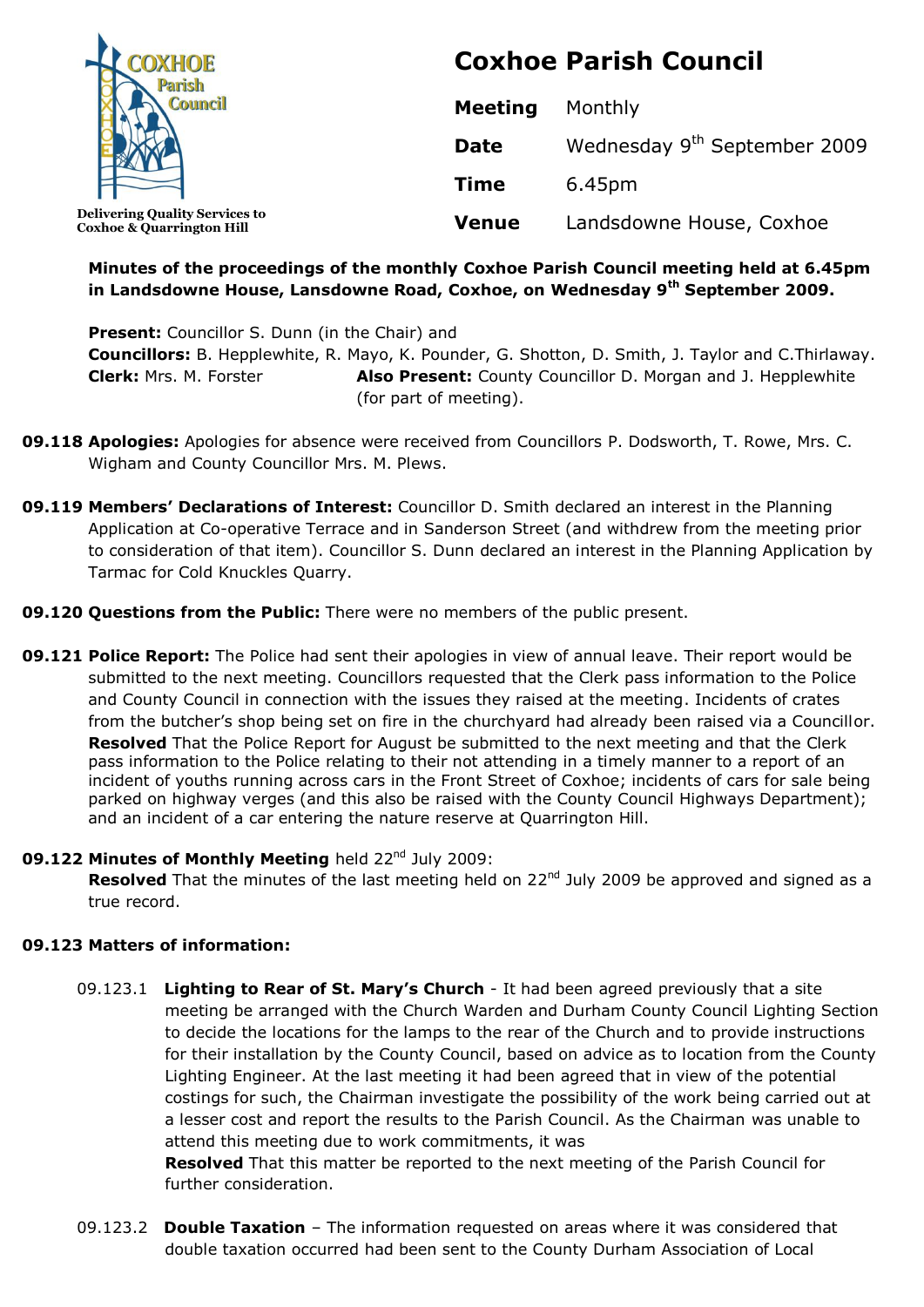Councils. This had included the requested suggestions of salt / grit bins and the payments made towards the provision of the Durham City Mayor. Further information relating to various areas had been requested urgently to be received by  $11<sup>th</sup>$  September. **Resolved** That the further information be forwarded to CDALC and progress be reported to the Parish Council as it was advised.

09.123.3 **Quarrington Hill Cemetery** – It had previously been agreed that the Chairman facilitate a meeting with the Diocese, complainant, Friends of St. Pauls Churchyard, Durham County Council, Parish Council and Church Parish Council. The Chair had advised that it had not yet been possible to find a date suitable for all parties.

> **Resolved** That the Chair report any progress in this regard to the next meeting of the Parish Council.

09.123.4 **Speed Visors** – It had previously been reported that Mr. G. Jones from Neighbourhood Services at Durham County Council (DCC) had advised that a problem had come to light regarding the power supply to Coxhoe speed sign as it ran through gardens. This would mean that the permission of the householders would need to be obtained and reinstatement costs to the gardens would have to be added. DCC Direct Services were to meet with NEDL to discuss how to proceed in this matter. The Chairman, in accordance with the decision made at the last meeting, had responded to Mr. Jones advising that the Parish Council had agreed an amount previously and should not have to incur additional charges and that the location of the speed visor should be in an adoptable footpath. Members again discussed the positioning of the post and it was stated that this may have been moved from the previously agreed position as the signs needed to be at certain distances from junctions. Members stated that a date for delivery for the Quarrington Hill sign could be set as there was no need to delay that until the Coxhoe speed sign was sorted.

**Resolved** That the Clerk email the Acting Head of Highways and the North Area Road Safety Advisor at the County Council (with copies to the appropriate County Councillors) to state that the Parish Council is disappointed at the time taken for this matter to be expedited; that there is no reason for the Quarrington Hill sign not to be installed now and that the Council remains concerned at the location of the Coxhoe unit which they consider is in an inappropriate place; and report progress on this matter back to the next meeting.

- 09.123.5 **Parson's Walk** The Clerk advised that an email had been received from David Fishburn advising that the County Council had now carried out their part of the work required at Parson's Walk and apologising that this had not been done sooner. **Resolved** That the information be noted.
- 09.123.6 **Photocopying and Printing of Coxhoe Chronicle and Quarrington Hill Newsletter** Work was ongoing to collate and compare estimates for the printing of newsletters from various printing firms. The Chair had advised that he would feed further information into this exercise.

**Resolved** That further quotes be obtained (including one from Coronation Press and the one being sought by the Chairman of the Parish Council) and all quotes be analysed and reported to a future meeting of the Parish Council in order that a decision may be made on the most cost effective and practical way of providing these services.

09.123.7 **Clocks Remedial Work** – Information had not yet been received regarding the alternative service provider to enable a comparison to be undertaken. The Clerk would chase progress on this matter.

**Resolved** That further information be submitted to the Parish Council as it was received.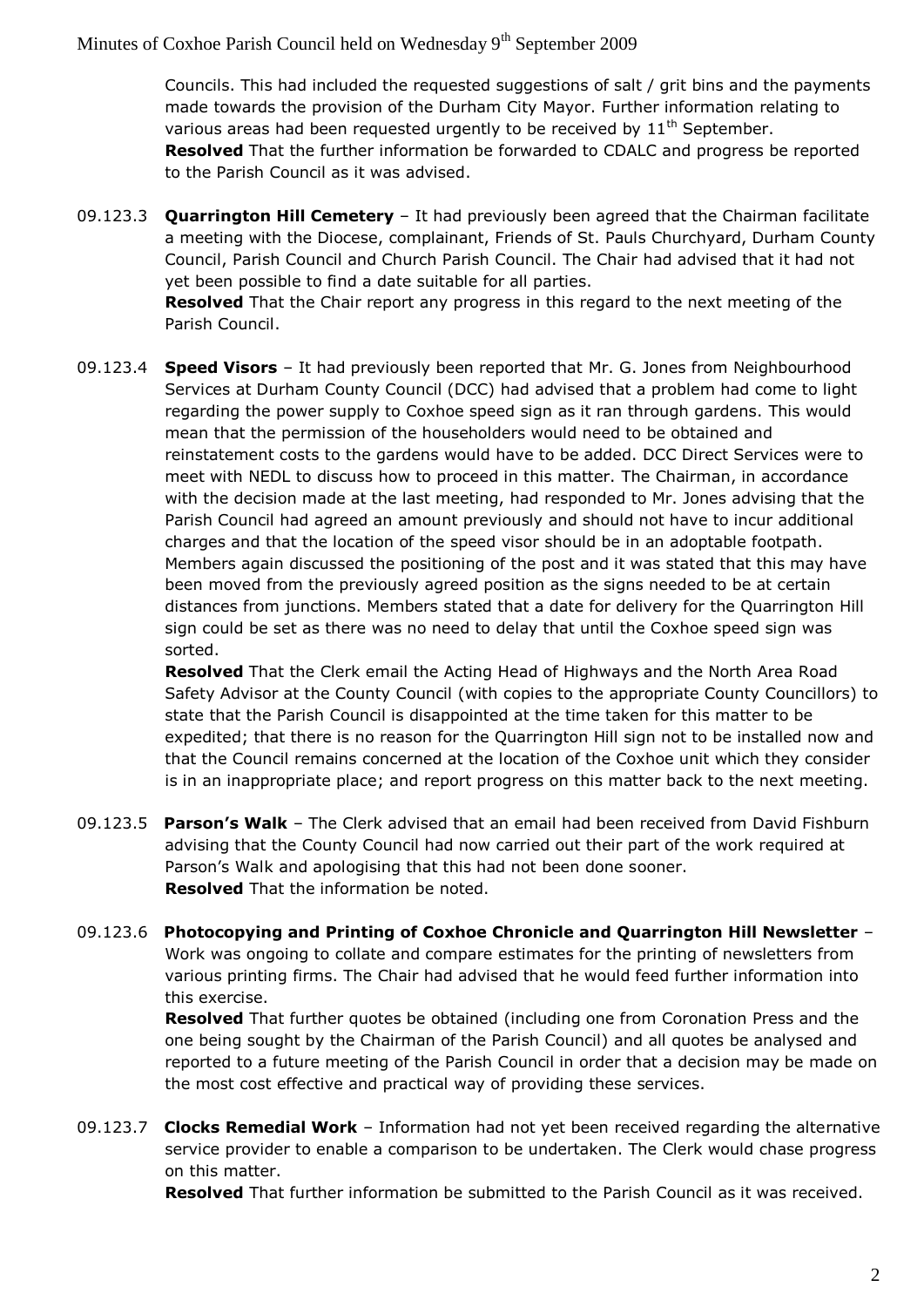- 09.123.8 **Accounts for Payment** The Clerk had only received the finance files the previous day and would add the necessary information to enable the budget and income and expenditure information to be provided at the earliest opportunity. The Vice-Chair added that he had not met with the previous Clerk to finalise the figures and would meet with the present Clerk to ensure that the appropriate information could be submitted. **Resolved** That the Vice-Chair meet with the Clerk to finalise budget figures in order that the Clerk may report income and expenditure and budgetary information to the Parish Council.
- 09.123.9 **Sanderson Street** The Vice-Chair stated that he could not recall agreement to him advising the residents that progress was being made and asked that the Clerk ensure that this was undertaken. A Member added that the reference by J. Hepplewhite to cutting of an area of land by the Council's contractor must be by the fencing behind the Church as the contractor did not cut at Sanderson Street.

**Resolved** That the Clerk update the residents of Sanderson Street that progress was being made and advise the contractor of the area of grass not being maintained.

**09.124 Report of Site Meeting held 24th July 2009:** An email from the Chairman had been circulated that gave details of the site meeting he had attended to discuss problems relating to **Parking at The Avenue**, (together with correspondence from a resident of Roslyn Mews raising concerns on this matter). The Chair had advised that the County Council had discounted markings on the footpath and road crossing and it had been agreed at the site meeting to introduce two bollards on the side of Londis shop and one on the side nearest the traffic lights to prevent parking in this location. He had agreed the location with the appropriate resident. To move this forward, it had been suggested that the Parish Council and the County Councillors for the area jointly fund the cost of the bollards. The costs were awaited. Members commented that it would have been better if the County Council had also agreed to contribute but that there was a long list of works requested of the County Council and there would be design fee contributions involved. With regard to **Parking at Belgrave Court**, this had been raised previously with the County Council who would not install a new access / egress road onto a private estate to alleviate parking issues. The Chair had advised the resident who had raised this issue.

**Resolved** That the Clerk chase progress on costings with the North Area Road Safety Advisor at the County Council and be authorised, in consultation with the Chairman, to instruct that the works be carried out, subject to the costings being acceptable.

# **09.125 Correspondence:**

### 09.125.1 **Durham County Council (DCC):**

- **(A) EDRC AAP Board** The agenda and précis of the EDRC AAP Board held on 29<sup>th</sup> July had been circulated, together with the minutes for that meeting and agenda for the next meeting to be held on  $16<sup>th</sup>$  September 2009. A Member stated that as County Councillor Mrs. M. Plews, and J. Hepplewhite from Coxhoe Community Partnership, were on the Board, the Parish Council should be kept well informed. **Resolved** That the information be noted.
- **(B) EDRC AAP Local Councils Committee** The minutes of the meeting of 21<sup>st</sup> July 2009 had been circulated, together with the agenda for  $15<sup>th</sup>$  September. The Clerk had booked the Village Hall at Coxhoe for the meeting.

**Resolved** That the information be noted and that the meeting on 15<sup>th</sup> September be attended by the Clerk and Councillors Mrs. Hepplewhite and Pounder.

**(C) 28m of Fencing Outside Tip** – Durham County Council had advised that fencing repairs outside the tip would be carried out in September and that temporary two way signals would be in place whilst the work was ongoing. Members discussed various accidents that had occurred in this area and commented that an Armco barrier at the kerb would assist.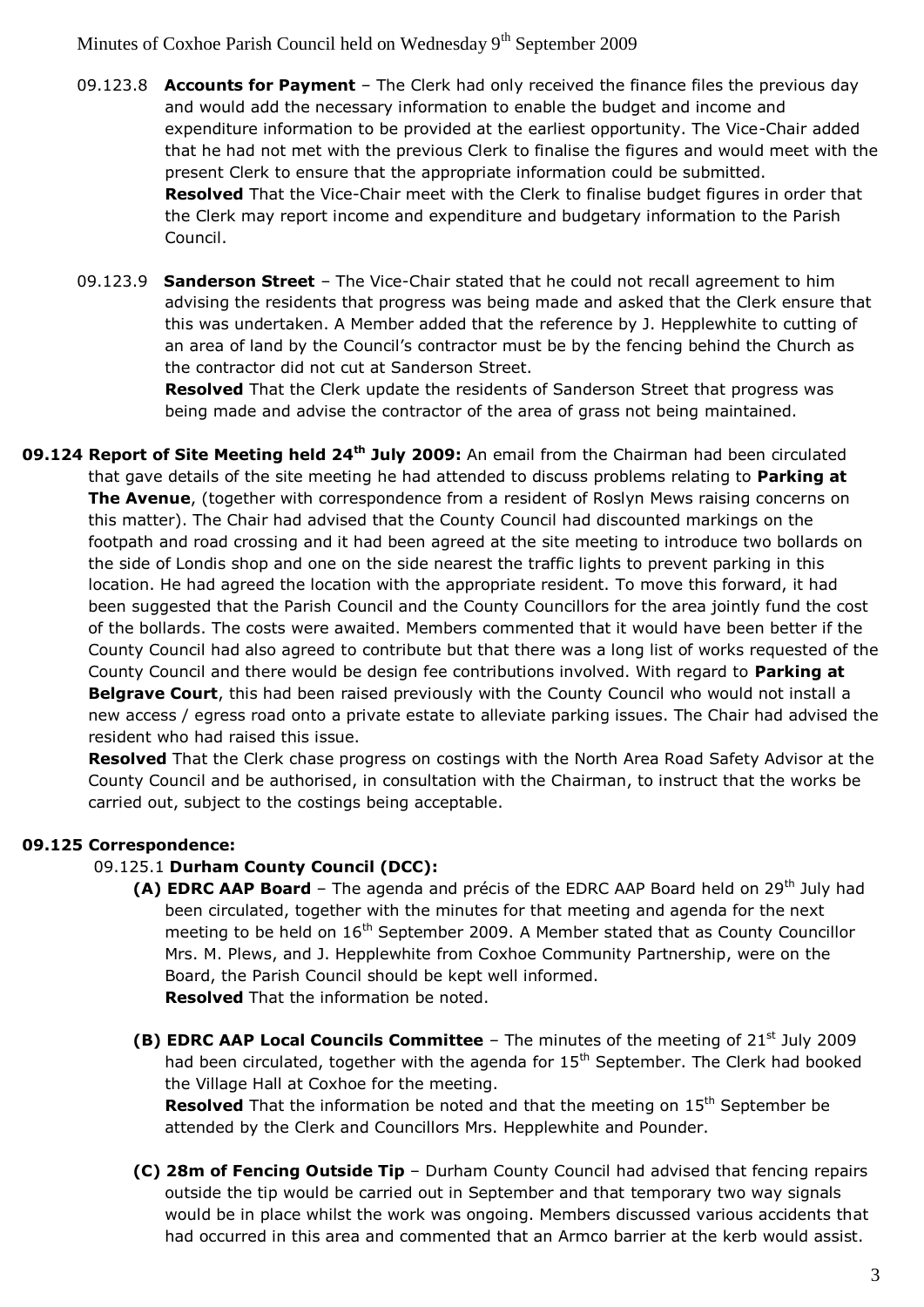They advised that one of the areas had been repaired and considered that it would have been expedient to do both areas together. The works were all due for completion in September and this matter should be raised if the second area was not completed then. Various other areas that had been raised with the Highways Action Line (HAL) were also discussed and it was stated that whilst it was understood that cutting of verges and hedges was not generally undertaken in the bird nesting season, action should be carried out if reports of overgrown areas were reported as serious safety hazards. **Resolved** That the information be noted; that the County Council be contacted should the second part of the fencing repairs not be undertaken by the end of September 2009; and that the Clerk report the lighting not working on the access road to the tip.

**(D) Schools Admission Criteria** – The Schools Adjudicator had ruled that Durham Johnston School must have the same admissions criteria as those agreed for all Community Secondary Schools.

**Resolved** That the information be noted.

**(E) Durham County Strategic Flood Risk Assessment** – Correspondence had been circulated from Durham County Council asking for any additional areas anyone was aware of for a Strategic Flood Risk Assessment that they had commissioned consultants to carry out. Responses had been requested by 28<sup>th</sup> August 2009. Members commented on the amount of surface water in Coxhoe Front Street in heavy rainfall but stated that any diversion may cause houses to flood. The County Councillor advised that gulley clearing was undertaken annually, with known heavy silters more frequently. There was little that anyone could do when flash storms occurred. The County Council were investigating whether the speed cushions near Laings Shop had any impact as regular calls were received in connection with surface water there. **Resolved** That the information be noted.

### 09.125.2 **County Durham Association of Local Councils (CDALC):**

- **(F) Pay Claim 2009/10** An update had been provided in this connection. **Resolved** That the information be noted.
- **(G) NALC Briefing Decentralisation of Power between Central and Local Government** – A copy of the briefing had been circulated. **Resolved** That the information be noted.
- **(H) Durham Association News** The July 2009 issue had been circulated. **Resolved** That the information be noted.
- **(I) Swine Flu Guidance Leaflet for Elected Members** It was considered that the leaflet produced by the Local Government Association and I&DeA mainly related to actions required by larger principal authorities and the information should be merely noted by the Parish Council at this stage.

**Resolved** That the information be noted.

**(J) Nominations to Executive Committee** – CDALC were requesting nominations to the positions of President, 3 Vice-Presidents, Honorary Treasurer and Honorary Auditor to the Executive Committee by 25<sup>th</sup> September.

**Resolved** That CDALC be advised that Coxhoe Parish Council were happy to nominate the existing postholders.

**(K) CILCA Mentoring Course** – The course set up by the County Durham and Cleveland County Training Partnership consisted of 7 sessions over the year commencing  $1<sup>st</sup>$  October 2009 at a cost of £170.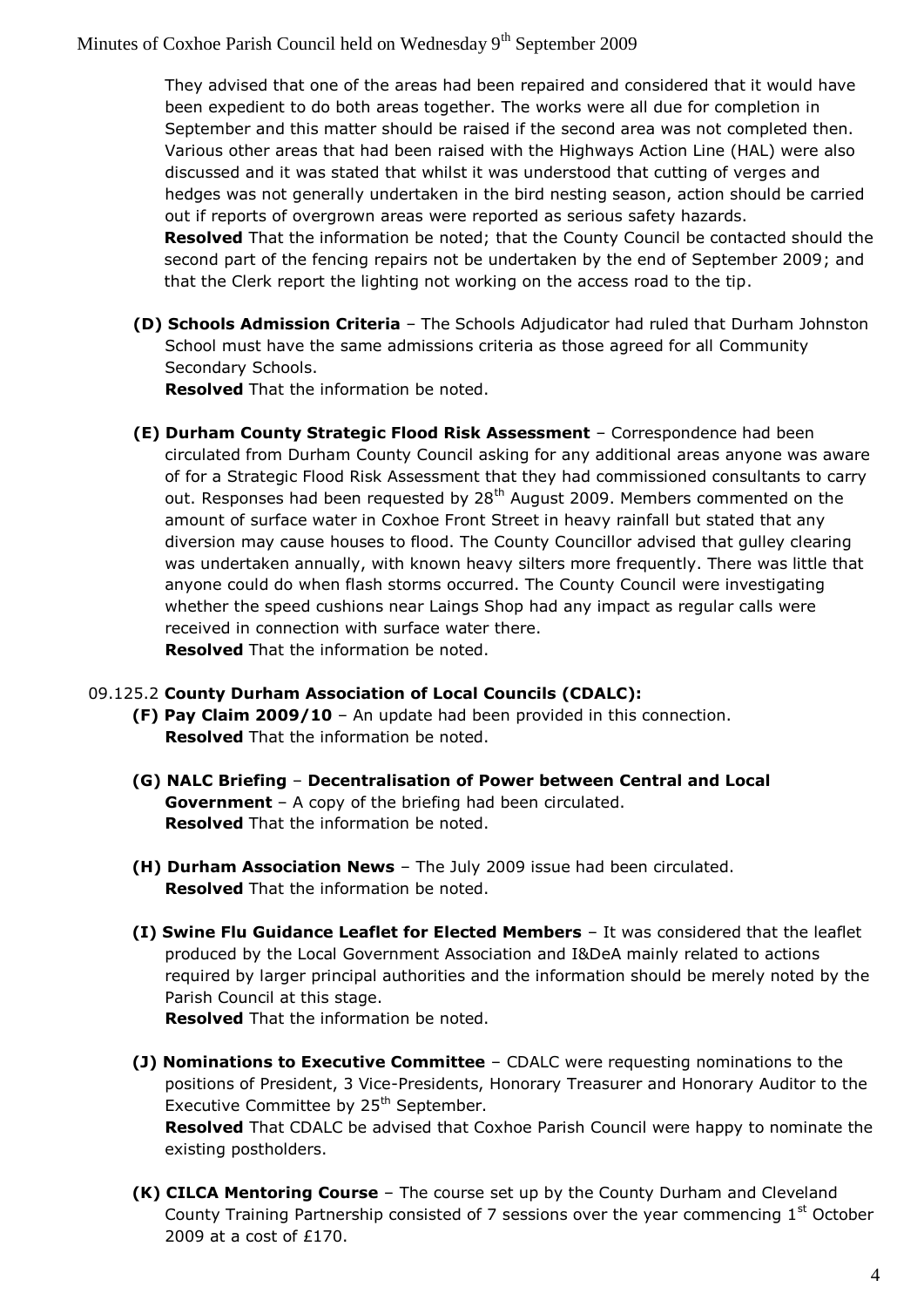**Resolved** That the Clerk be authorised to attend the CILCA Mentoring Course and that the expenditure of £170 be approved.

**(L) County Training Partnership Update August 2009** – Details of the latest courses offered at £27 per person had been circulated.

**Resolved** That anyone wishing to attend a course they had not already attended contact the Clerk and that she be authorised to commit the expenditure.

- **(M) CDALC Annual Report** CDALC had asked if Councils could inform them by 11<sup>th</sup> September of any achievements they wanted publicising for the previous financial year in the CDALC Annual Report. In view of the timescale, it was **Resolved** That the information be noted.
- **(N) CDALC Executive Committee** The minutes of the meeting held 3<sup>rd</sup> June and agenda for 2<sup>nd</sup> September 2009 had been circulated. **Resolved** That the information be noted.
- **(O) HMRC Training** CDALC had sent information on free VAT Training for Parish Councils via a one day workshop delivered by HMRC in March 2010. HMRC were also holding a free half day event on PAYE on 24<sup>th</sup> September 2009.

**Resolved** That the Clerk be authorised to attend both HMRC Training Events.

**(P) City of Culture Bid 2013** – CDALC had advised that the Executive Committee had given its support to Durham County Council's City of Culture Bid 2013 and if Parish Councils wished to lend their support they should write to Councillor Simon Henig at Durham County Council.

**Resolved** That the Clerk advise the Leader of the County Council of the Parish Council's support for the City of Culture Bid 2013.

# 09.125.3 **Other Correspondence:**

- **(Q) National Grid** A letter had been received from National Grid advising of their **application for consent** from the Secretary of State for a new 21km overhead line to replace the existing **overhead transmission line** to facilitate the transfer of power. Members commented that works carried out previously had assisted with power dips and hopefully this work would improve matters further. **Resolved** That the information be noted.
- **(R) DRCC** Details had been circulated of a **Participatory Budgeting Event** held at County Hall on  $3^{rd}$  September. Councillors Pounder and Smith and the Clerk had attended. Some good examples of methods used to involve the public in decisions on spending money had been provided but the presenters had suggested that this not be undertaken for projects of less than £20k as it was labour intensive. The County Council had advised that they intended to have participatory budgeting in place by 2012 and considered that the starting point was AAP Forums. A Member added that the County Council had also advised that they would be looking at whether the budgets for AAPs were appropriate. Members commented that as the Parish area was rural, there was a need for the appropriate County Councillors to monitor this.

**Resolved** That the information be noted.

**(S) Resident of Wylam Terrace** – A resident had written complimenting the Council on the new pavements in Coxhoe but complaining about the footpaths from Bridge End to the Kicking Cuddy which were uneven, overgrown, and retained surface water. A Member had already raised this with HAL and the County Council should be reminded of this. Discussion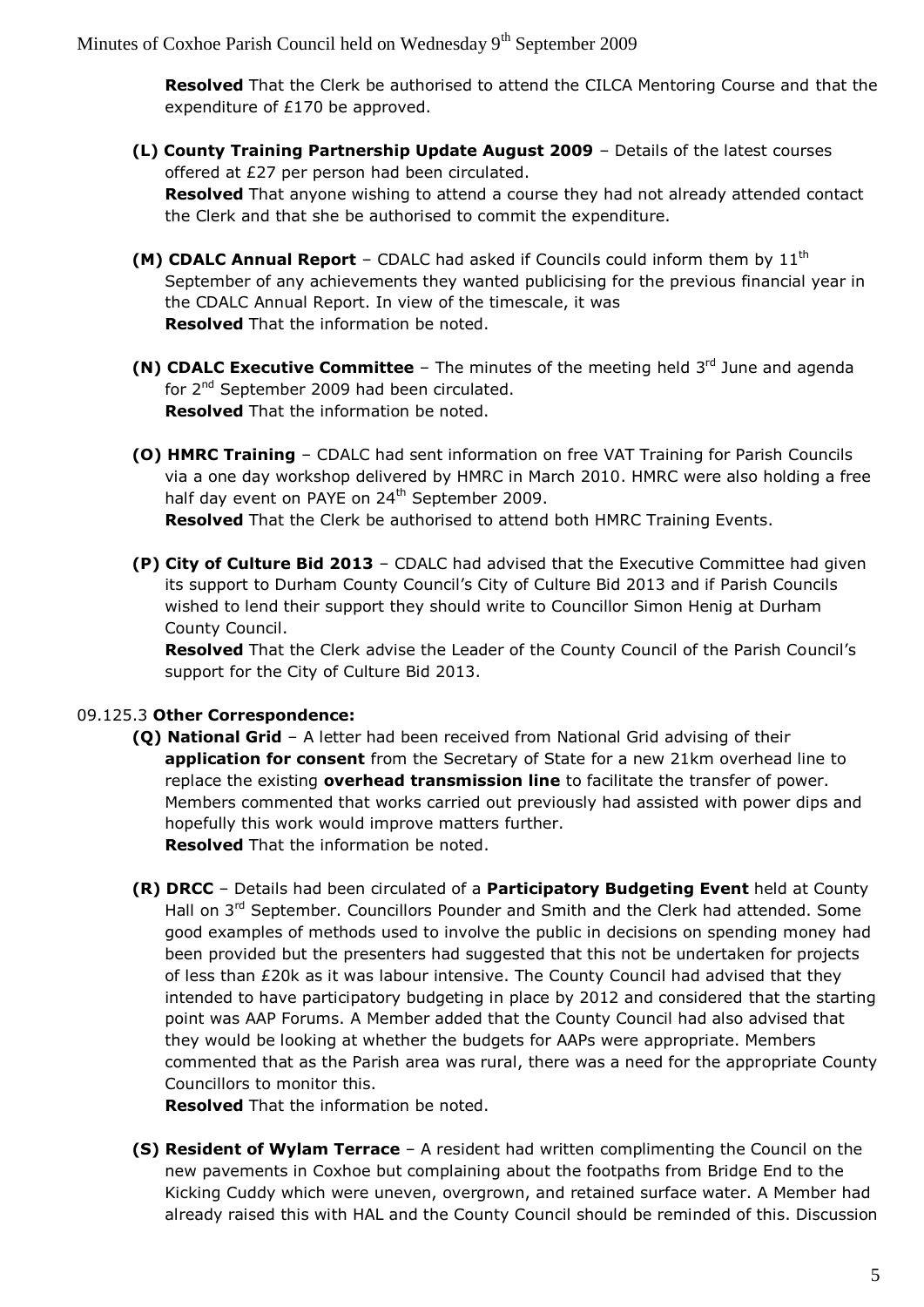ensued regarding the footpath outside Coxhoe Workingmen's Club and Betting Office which was considered a safety issue as pigeon dirt was making the footpath a slip hazard. **Resolved** (i) That the resident be thanked for her letter and compliments in connection with the footpaths and be advised that her concerns would be raised with Durham County and Cassop-cum-Quarrington Parish Councils as the area in question was outside Coxhoe Parish and (ii) That the Clerk report the safety hazard at the footpath outside the Workingmen's Club to the County Council's environmental health section.

- **(T) County Durham and Darlington Community Health Services**  had asked the Council to display details of courses available for people living with long term conditions. **Resolved** that the information be displayed in the Coxhoe Parish Council notice board.
- **(U) Walking in Durham** wanted to advertise their website via links at Coxhoe. **Resolved** (i) That the Clerk be authorised to pass details of the Council's website manager and of the editor of the Coxhoe Chronicle in order that the appropriate links and articles could be produced and (ii) That the Clerk contact Coxhoe GP Surgery to try to get a link on the Council's website for the Surgery.
- **09.126 Coxhoe Community Partnership:** The agenda for the meeting on 2<sup>nd</sup> September and the Projects Update for August 2009 had been circulated. A Member reminded Councillors of the opening events for the Living Churchyard on  $12<sup>th</sup>$  November and for the Village Hall Memorial Garden and Entrance on 26<sup>th</sup> September 2009. Concern had been expressed about the style of the rail around the Memorial Garden and this may be replaced dependent on finance being available. It was considered that communication on the project management could have been better. Meetings were arranged to discuss the incorrect seating that had been installed and the work scheduled for October now that the cycle routes funding had been confirmed. Progress on the Master Plan would be made once details were known regarding the medical centre. The Councillor outlined her views for the best positions for various street furniture and signs and circulated a plan showing the suggested locations. She added that the plan had been for Heritage light heads on all lamp posts in the trading area but when these had been surveyed it had been found that they were not suitable for hanging baskets or Christmas lights. The County Councillor advised that Michelle White, the Project Manager for the URRI Street Scene, was analysing the budget for the streetscape to see if any monies were available.

**Resolved** That the information be noted and that a Special Joint meeting be held involving Coxhoe Parish Council and Coxhoe Community Partnership to discuss the positioning and any necessary replacement of various street furniture in the Front Street (including notice boards and sign posts), with Durham County Council's Lighting Engineer being invited to the first part of the meeting to discuss the future plans for street lighting, so that the Partnership may apply for a grant.

**09.127 Quarrington Hill Village Partnership:** The minutes of 24<sup>th</sup> June and agenda for 29<sup>th</sup> July had been circulated, together with notification that due to other commitments, there would be no meeting in August. Members added that the Annual General Meeting would be held  $23^{rd}$  September at 7.15p.m. in the Resource Centre and that the meeting scheduled for  $29<sup>th</sup>$  July had not been held as it was inquorate.

**Resolved** That the information be noted.

**09.128 Crowtrees Heritage Group**: The minutes of 2<sup>nd</sup> July, agenda for 30<sup>th</sup> July, notification of a Special Meeting on 20<sup>th</sup> August and agenda for  $27<sup>th</sup>$  August 2009 had been circulated. A Member gave details of a visit by an archaeologist from Durham University who had encouraged a further grant application and of a visit to Beamish Museum Archives. The archaeologist's report would be available at the Crowtrees Heritage Day on  $11<sup>th</sup>$  September and he would conduct guided walks of the areas on the day.

**Resolved** That the information be noted and Councillor Pounder circulate details of the final archaeologist's report when available.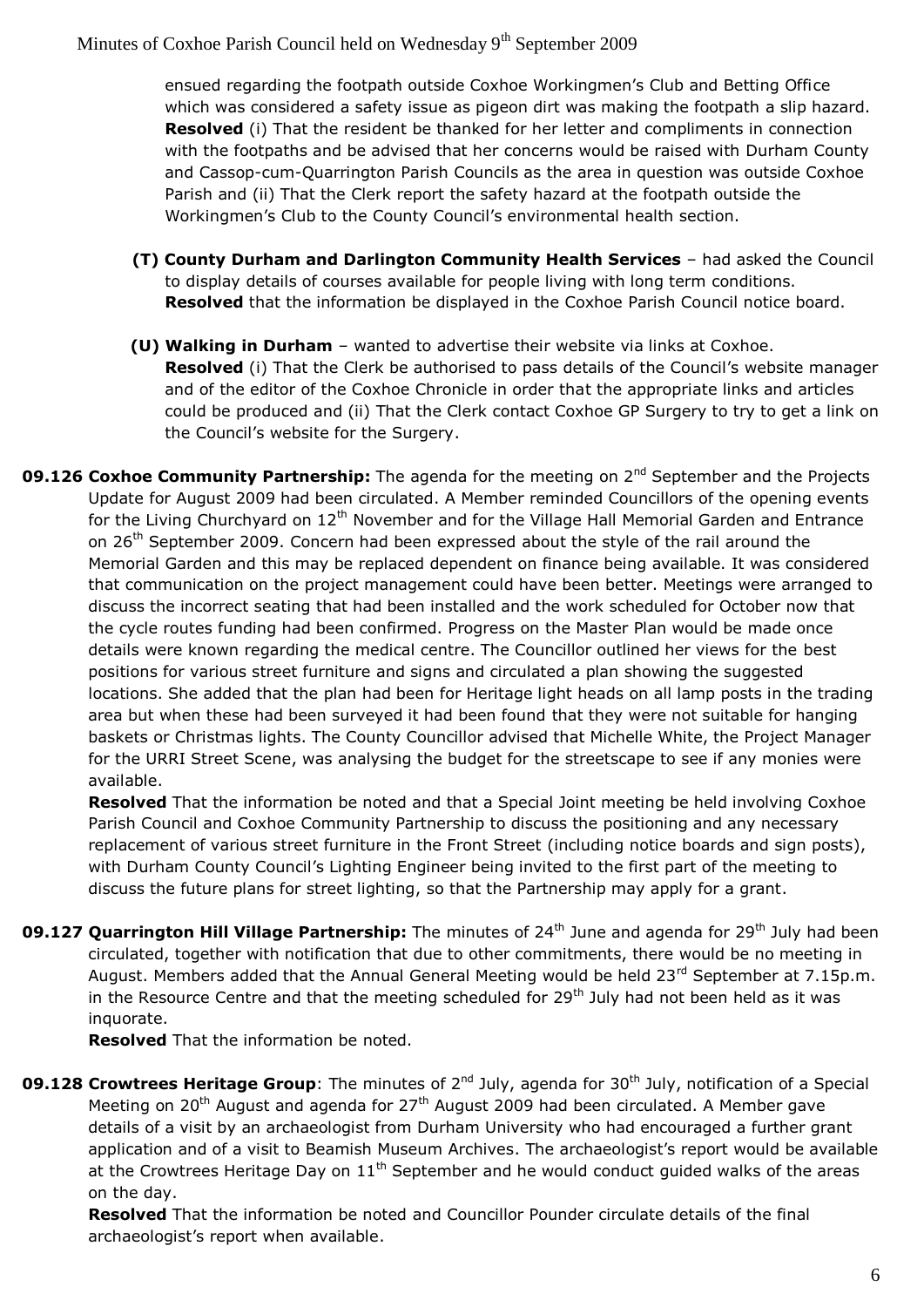**09.129 Quarrington Hill Allotments:** Details were provided of an incident of an allotment holder having fires on the site. The Neighbourhood Warden had been involved and had advised that this was an environmental offence subject to a fine of up to £5000.

**Resolved** That the Clerk remind all Quarrington Hill allotment holders in writing that fires are not permitted and of the potential fines, having checked the amounts with the Neighbourhood Warden.

**09.130 Communications:** A Member stated that there was a need not to lose sight of the need to improve, upgrade and update the website and provide links with other appropriate websites. There was also a need to review the newsletter and to establish an email database of organisations that the Parish Council could update regularly. Whilst this needed to be done, there was much action ongoing at present and a need for the Parish Council to prioritise more urgent actions.

**Resolved** That the Clerk ensure that these actions are progressed after a period of a couple of months, or earlier if working time permitted.

**09.131 Web Statistics:** had been circulated for the period 3<sup>rd</sup> August to 7<sup>th</sup> September 2009. **Resolved** That the information be noted.

# **09.132 Finance:**

- 09.132.1 **Budget Update:** The Vice-Chair was to meet the Clerk to work through the budgets for the year in order that an update could be provided to Council.
	- **(A) Village Hall Internal Doors** It had been agreed at the last meeting that Councillor Mrs. Hepplewhite ascertain whether folding electronic doors would be suitable, as well as the exact financial requirements and any shortfall required and advise the Chair, Vice-Chair and Clerk so that a financial donation by the Parish Council could be considered if necessary. Correspondence from the County Council had been received via Cllr. Mrs. Hepplewhite that such doors were not suitable. To date, nothing further had been received regarding the preferred option or potential costs. Councillor Mrs. Hepplewhite added that sliding panelled doors had now been agreed, with sensors both sides and an internal control for the safety of children. There was no more funding available from Durham County Foundation so there would be no spend until at least April. There was, therefore, no cost involved for the Parish Council for this financial year. **Resolved** That the information be noted.
	- **(B) Clocks Remedial Work** It had been agreed at the last meeting that the Clerk be provided with details of an alternative service provider in order that they may be requested to comment on alternative options and costings, with the results to be reported to a future meeting prior to further consideration being given to the health and safety implications suggested by the current service provider in connection with the clock at Quarrington Hill. To date, this information had not been received and the Clerk would chase progress on this matter.

**Resolved** That the information be noted and further progress be awaited.

09.132.2 **Accounts for payment** – Details of financial payments required for the month had been circulated. Thinford Nurseries had asked whether the Council wanted the tubs outside the Village Hall to be replanted prior to the opening and costings on such were provided. Councillor Mrs. Hepplewhite advised that this would not be necessary as arrangements had been made for local children to be involved in planting works in preparation for the opening.

| <b>Creditor</b> | <b>Reason</b>                |        |
|-----------------|------------------------------|--------|
| Viking Direct   | Stationery / Office Supplies | 182.73 |
| TP Gardens      | Grass cutting services       | 420.00 |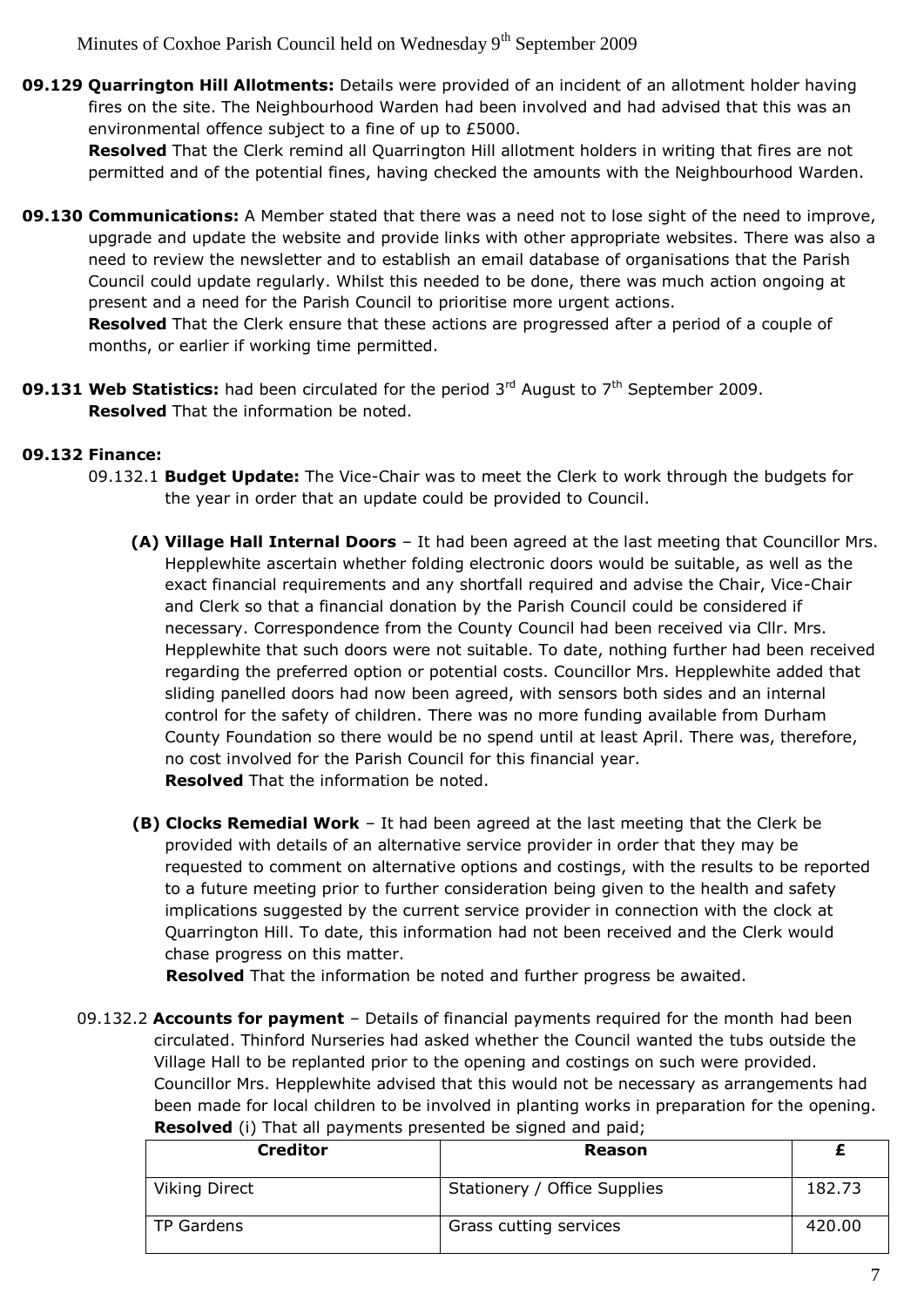| <b>Creditor</b>                        | Reason                    | £      |
|----------------------------------------|---------------------------|--------|
| 3 Mobile                               | Broadband for May to July | 33.39  |
| Butterwick House Children's<br>Hospice | Section 137 Donation      | 50.00  |
| Society of Local Council Clerks        | Subscription 2009 / 2010  | 105.00 |
| M. Forster                             | Clerk Salary & postage    |        |

(ii) That the Clerk advise Thinford Nurseries that replanting of the tubs outside the Village Hall is not necessary at this stage.

**09.133 Planning Applications:** Details had been circulated of planning applications that had been determined under delegated authority from  $1<sup>st</sup>$  April to  $2<sup>nd</sup>$  September 2009. Notification had also been received that the application by National Grid for the temporary construction access to enable the overhead power lines work to be carried out had been approved week to 8<sup>th</sup> September. A Member stated that the information relating to application 392 for 2 dwellings at Garden Terrace had advised approval but the website was showing refusal. J. Hepplewhite entered the meeting.

Details had also been circulated of planning applications notified by Durham County Council since the last meeting. **Councillor D. Smith declared an interest** in application 623 for Two Single Storey Extension at Co-operative Terrace. Members discussed application 592 Reserved Matters for 80 Residential Dwellings at Coxhoe Industrial Estate for Hellens Development Ltd. in detail. Discussion particularly centred on planning gain. It was stated that at the meeting with Gavin Cauldwell Smith of Hellens the possibility of having railway crossing gates had been discussed and he had advised that money was available and this could be looked at. Following his discussions with the planning officer, all that had been agreed was play facilities in the development site. Whilst it was accepted that there was a need and desire to enhance the access to Basic Cottages and that should not be detracted from, it had been hoped that the gates may have also resulted from the development planning gain monies. Councillor Dunn advised that he had specifically stated at the meeting that comments made by him were at the request of other parties and were not his own comments and he was unhappy about the comments in the document on planning gain. Members considered that local people knew the local area and should have an input into how and where planning gain was used. It would have been good to gain something focal for the community in Coxhoe and particularly to enhance the area at the bottom of the village. A Member advised that it would be good to have some input into the naming of the streets on the development as the History Group had discovered some names in Coxhoe that had since been lost. It was considered that County Councillors should have some influence in street naming.

The Clerk advised that confirmation should be received the following day with regard to the attendance of various parties at a Special Meeting to be held to discuss planning applications for Tarmac for Cold Knuckles Quarry (**Councillor S. Dunn declared an interest** in this application) and the Premier Waste Joint Stocks Waste Disposal Site. The meetings would be held in the Village Hall on Tuesday 15<sup>th</sup> September commencing at 4.00 p.m. Cassop-cum-Quarrington Parish Council had advised that they would not be in attendance.

**Resolved** (i) That the information on delegated authority decisions be noted and the decision on application 392 Garden Terrace be checked with the County Council and reported to the next meeting;

(ii) That the information on planning applications 545 - Pelham Court; 600 - Ashbourne Drive; and 623 – Co-operative Terrace be noted;

(iii) That Councillor Smith inform the Clerk of the name of the Officer who dealt with Street Naming in order that the information from the History Group may be passed to them, via the Unitary